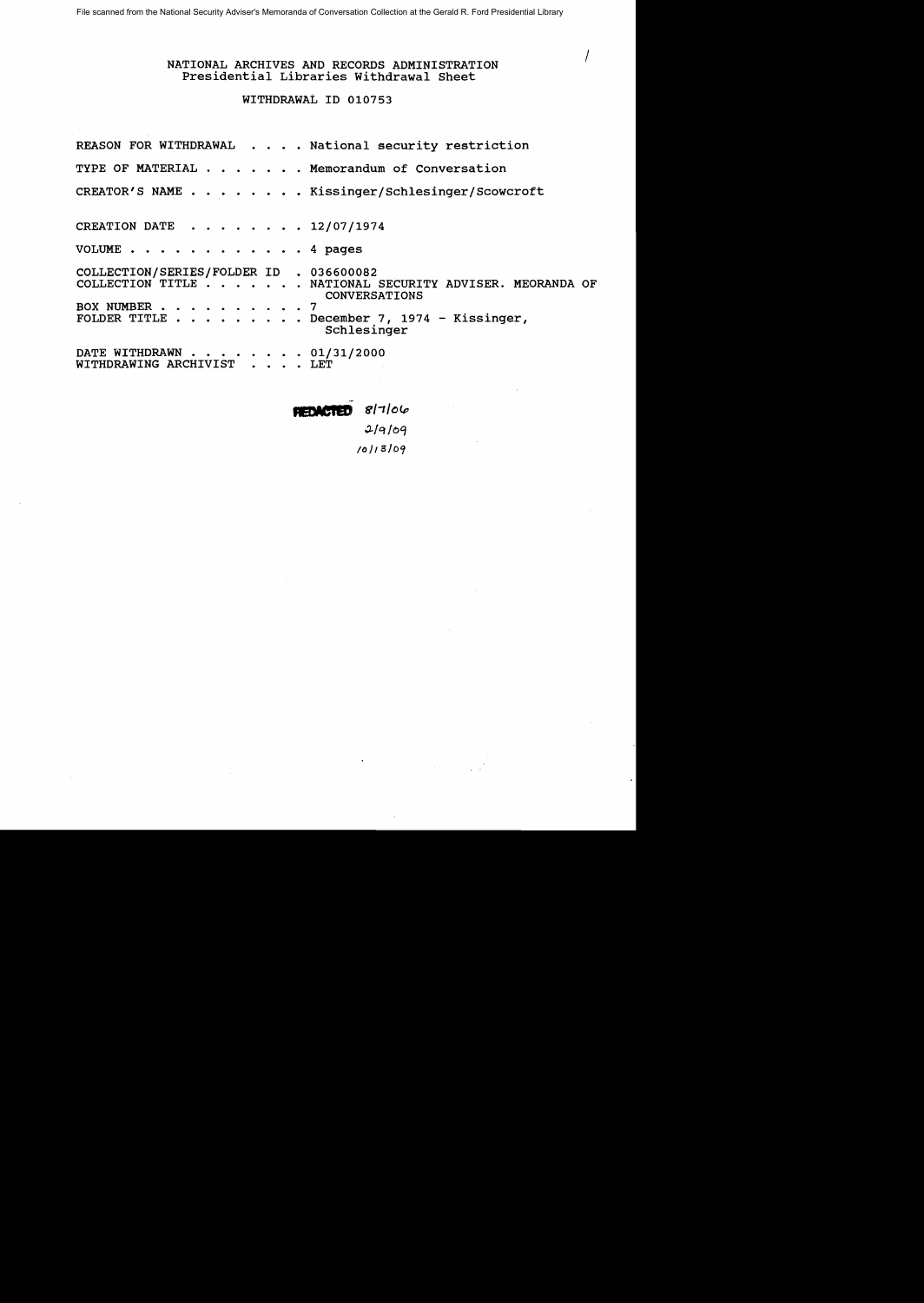**NEMORANDUM** 

#### THE WHITE HOUSE

**WASHINGTON** 

 $^{\tt RET/NDDIS/XGDS}$ 

### MEMORANDUM OF CONVERSATION

PARTICIPANTS: Dr. Henry A. Kissinger, Secretary of State and Assistant to the President for National Security Affair s Dr. James R. Schlesinger, Secretary of Defense Lt. Gen. Brent Scowcroft, Deputy Assistant for National Security Affairs

TIME AND DATE: Saturday, December 7, 1974 8: 55 a. m.

PLACE: Breakfast Meeting The Pentagon

Kissinger: Buckley says the military is dumping on the Vladivostok agreement.

Schlesinger: That is absolutely wrong. All the leaders are solidly behind it.

ballistic" on bomber armament. If I made a stink on the word ballistic, I Kissinger: We do have one problem with the agreement -- the issue of fear they may try to extend it to missiles on submarines, etc etera. I would tend to drop the phrase and tell them that we will interpret it as meaning ballistic.

Schlesinger: Is Vietnam hot enough to put a carrier in?

Kissinger: I am inclined to think we should put them in early. Once they are committed, they won't stop for five carriers. I would put it in now.

Scowcroft: There aren't many measures we can make.

Schlesinger: We can rotate B-52's into Thailand from Guam, if you will let us bring them back out.

Kissinger: I think the Soviet SS-9 now is mostly for use against China.

The Chinese, by the vay, said you would be welcome in China.

DECLASSIFIED in part+ Authority. MR Appeal NLF 01-105 NARA. Date\_10 12

E<del>CRET</del>/NODIS/XGDS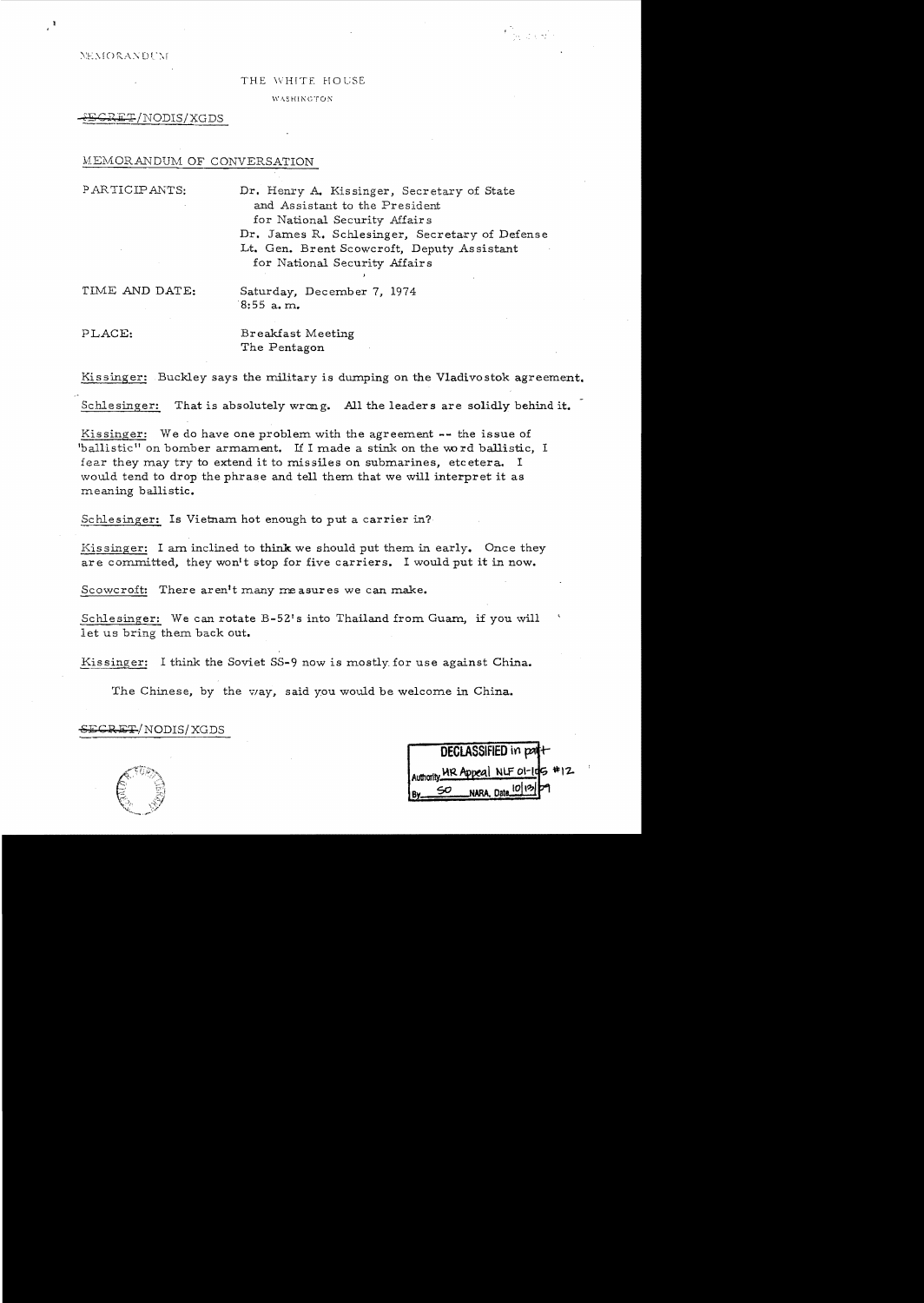## 8<del>ECRET</del>/NODIS/XGDS -2-

Schlesinger: Will we get a decent oil bill?

We must have the flexibility to meet an offensive.

Are the Israelis trying hard to undermine Sadat?

Kissinger: Yes. It's a disaster.

I am giving a press conference. I will open with the Turkish statement.

At the NATO meetings, we have....

Schlesinger: Averoff is not coming. He would like to come to Washington.

Kissinger: It is probably a good idea in June.

Schlesinger: How is Bitsios?

Kissinger: Outstanding. He ought to come first. If the Turk is there :alone, you should talk to him. Lean on him~as a friend -- we are not unsympathetic.

Schmidt says Goodpaster is poisoning the German generals against Haig. He says it would help if we would do something nice for Goodpaster to show that NATO is not a dumping ground.

Scowcroft: The President could attend a parade or put a medal on him.

. Kissinger: The medal is plenty. He shouldn't be rewarded for being a crybaby•.

Schlesinger: How about it. It would help for coverage in the Middle East. State wants to wait. They want to reestablish

Kissinger: Let me handle it. We'll check. The damn State Department...

Schlesinger: How about attendance at South African events? McLucas was told he couldn't go.

Kissinger: Of course he can. Don't ever do that.

SEGRET/NODIS/XGDS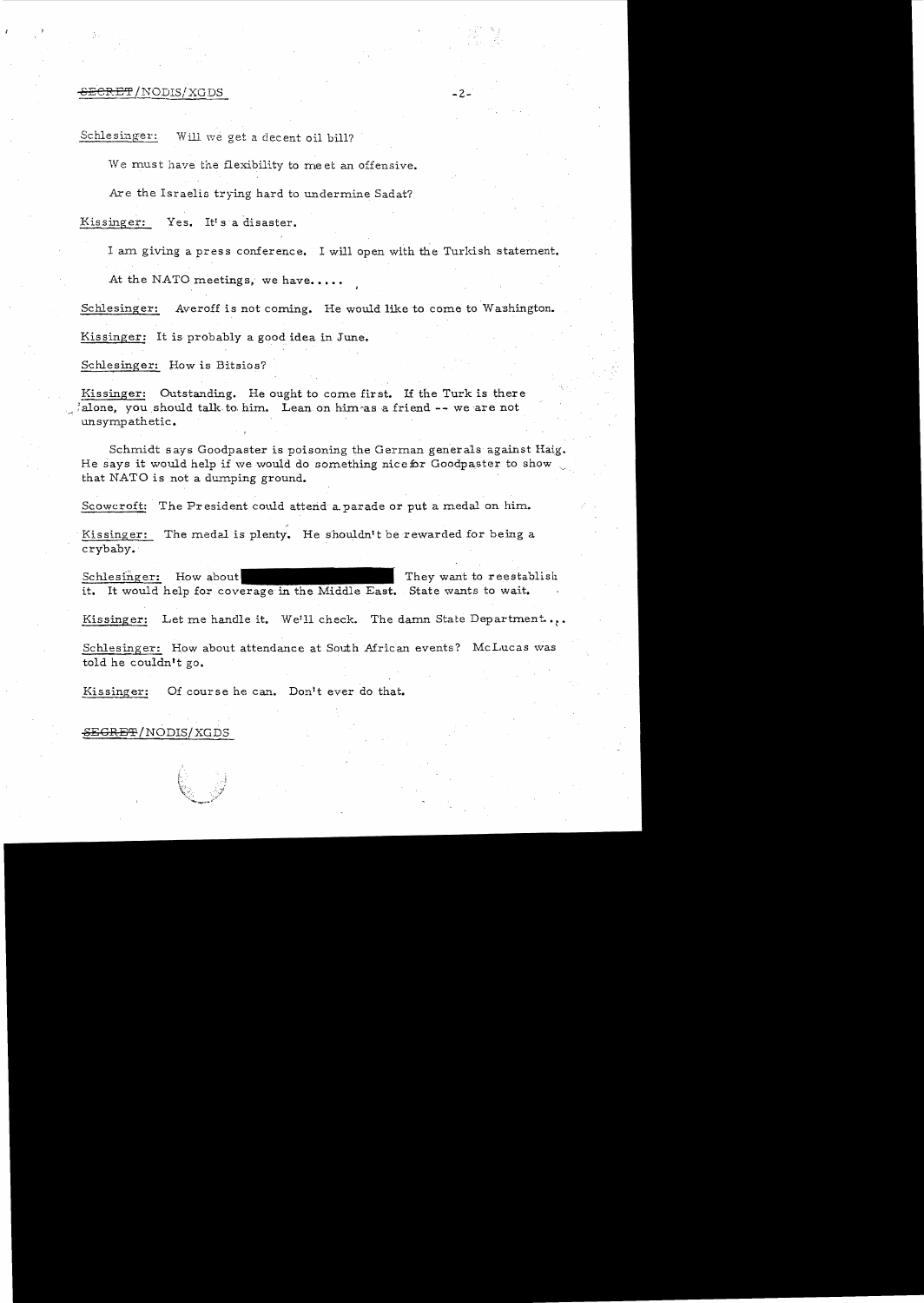### $\overline{B}$ CRET/NODIS/XGDS  $-3$  .

Schlesinger: The Enterprise is available to go into the Mediterranean in February. It's crossing now through the Indian Ocean. Do we want it in the Mediterranean?

Kissinger: We may need it. The Israelis I don't think will offer much. Allon has said he wants to see what Egypt will offer. What can they offer? Lf that negotiation blows up then we better move the Enterprise into the Mediterranean. We need contingency plans for seizing the oil fields and for another war -- holding off the Soviet Union.

Schlesinger: Rosenthal is getting better.

Scowcroft: I wonder.

[There is further discussion about Cyprus and Turkey and Israeli s interests in the Cyprus issue. ]

Kissinger: We should study the question of giving military aid to Egypt.

Schlesinger: I agree, if you can pull it off politically.

Kissinger: If we can just sell 20 F-4's to Egypt, Sadat could show it to his generals.

Schlesinger: On military supply for Israel, all but some of the critical material is scheduled for shipment before April.

Kissinger: Can you hold it until after February? We can give it then as a reward, or if negotiations fail, as a threat. But not before the Brezhnev visit.

Schlesinger: We can reschedule it to slow it up some.

[Laser guided bombs were discussed. ]

Schlesinger: Off the North African littoral, we would like to go with our reconnaissance to 25 miles, instead of 50 miles. Off Libya and Algeria.

Kis singer: All right.

Scowcroft: If it takes a pile of paper, I will get it.

#### ~GRE'1'/NODIS/ XGDS

. 궃.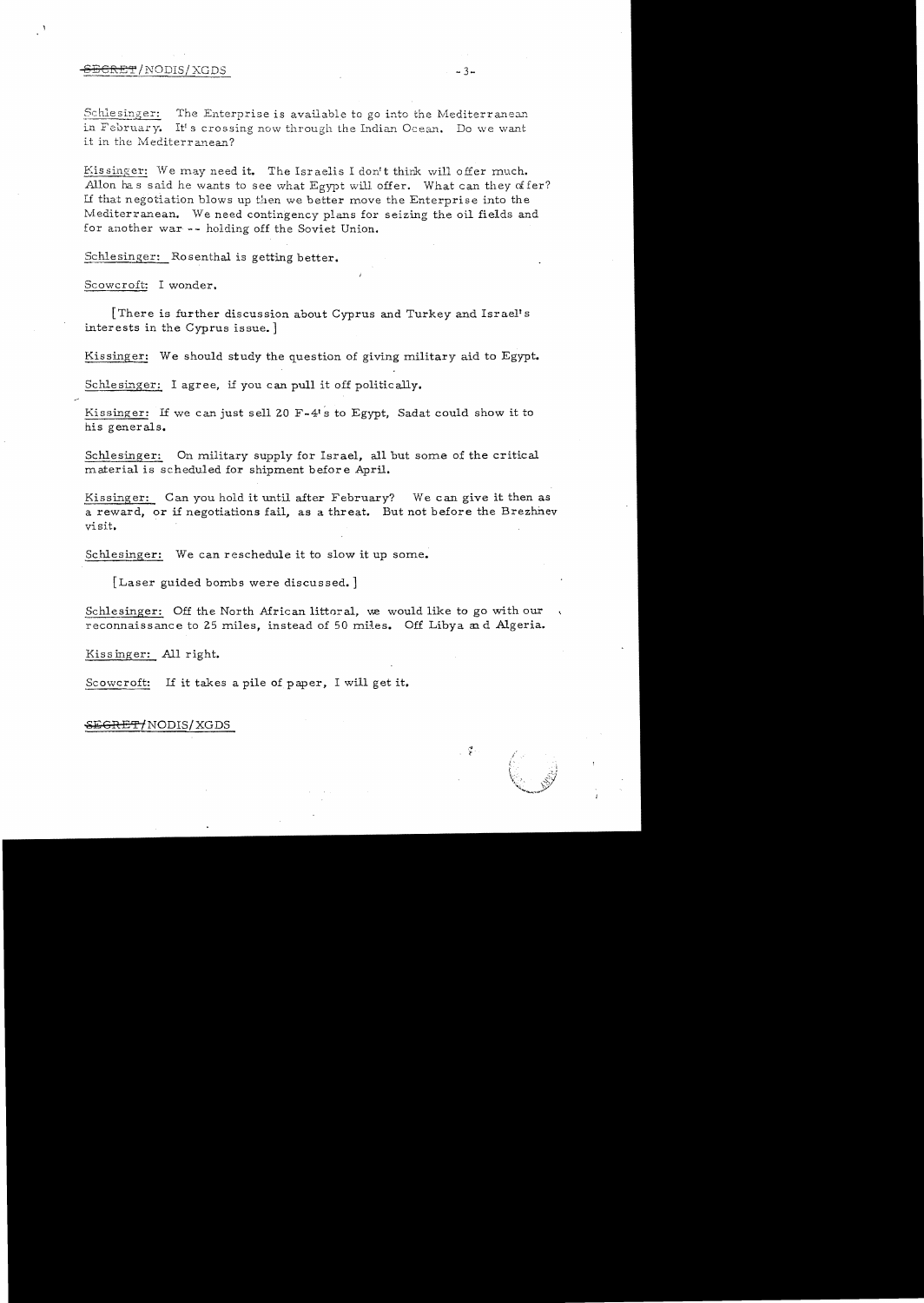### $\overline{BGRET}$ /NODIS/XGDS  $-4-$

Kissinger: At NATO, I would hold the nuclear package for now. About March would be the best. I think Brezhnev might be ready to move on MBFR in preparation for the summit.

Schlesinger: Leber is trying to reassure me on the Portuguese. He met with their Defense Minister, Alves, and says they will let us use the Azores.

Kissinger: I doubt it.

in an Israeli war. Schlesinger: I understand the Germans won't let us fly from Frankfurt

Kissinger: Genscher says the Foreign Office won't protest the use of Bremerhaven. But Schmidt didn't commit himself at all.

Schlesinger: I am getting tired of those guys.

[There was discussion of Thailand, Taiwan, and military cooperation with the French. ]

Kissinger: We should say that gestures are not enough. We must have performance.

<del>SRET</del> /NODIS / XGDS